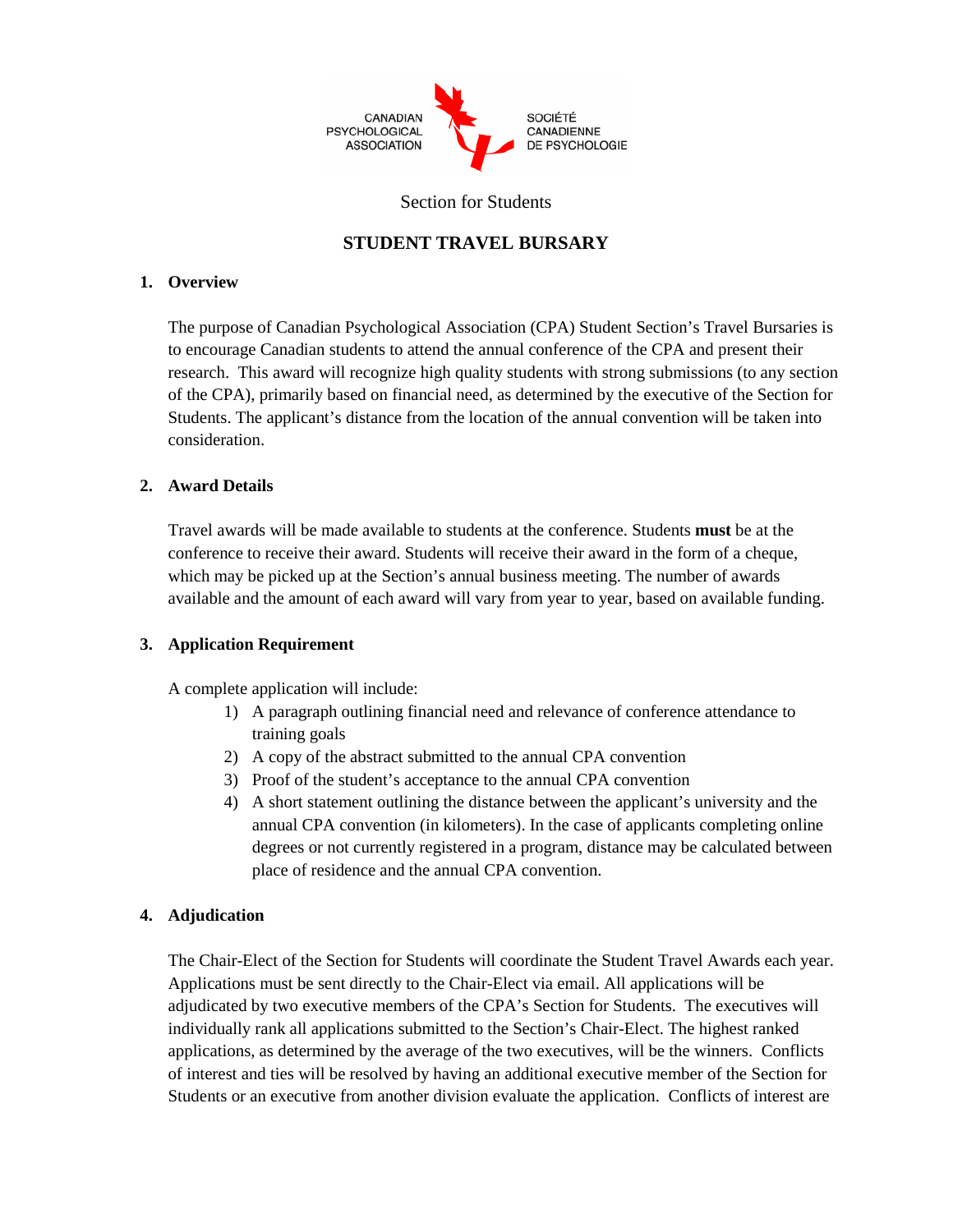defined as a personal relationship with the applicant, including previous work together, friendship, or family, but not attending the same institution.

Applicants will be evaluated using the following three criteria: Demonstrated need and benefit of conference attendance; quality of the abstract submission; distance from annual convention. See enclosed rubric for more details. Evaluators will inform students on an individual basis of the decision on their application.

## **5. Eligibility**

There are **five** eligibility requirements for the Student Travel Award:

- The student must be first author of the submission
- The submission must be made to the annual convention of the CPA
- The student must be an affiliate at the time of submission and at the time of the convention
- The student must attend the convention to receive the award
- The student is not an executive of the Section for Students